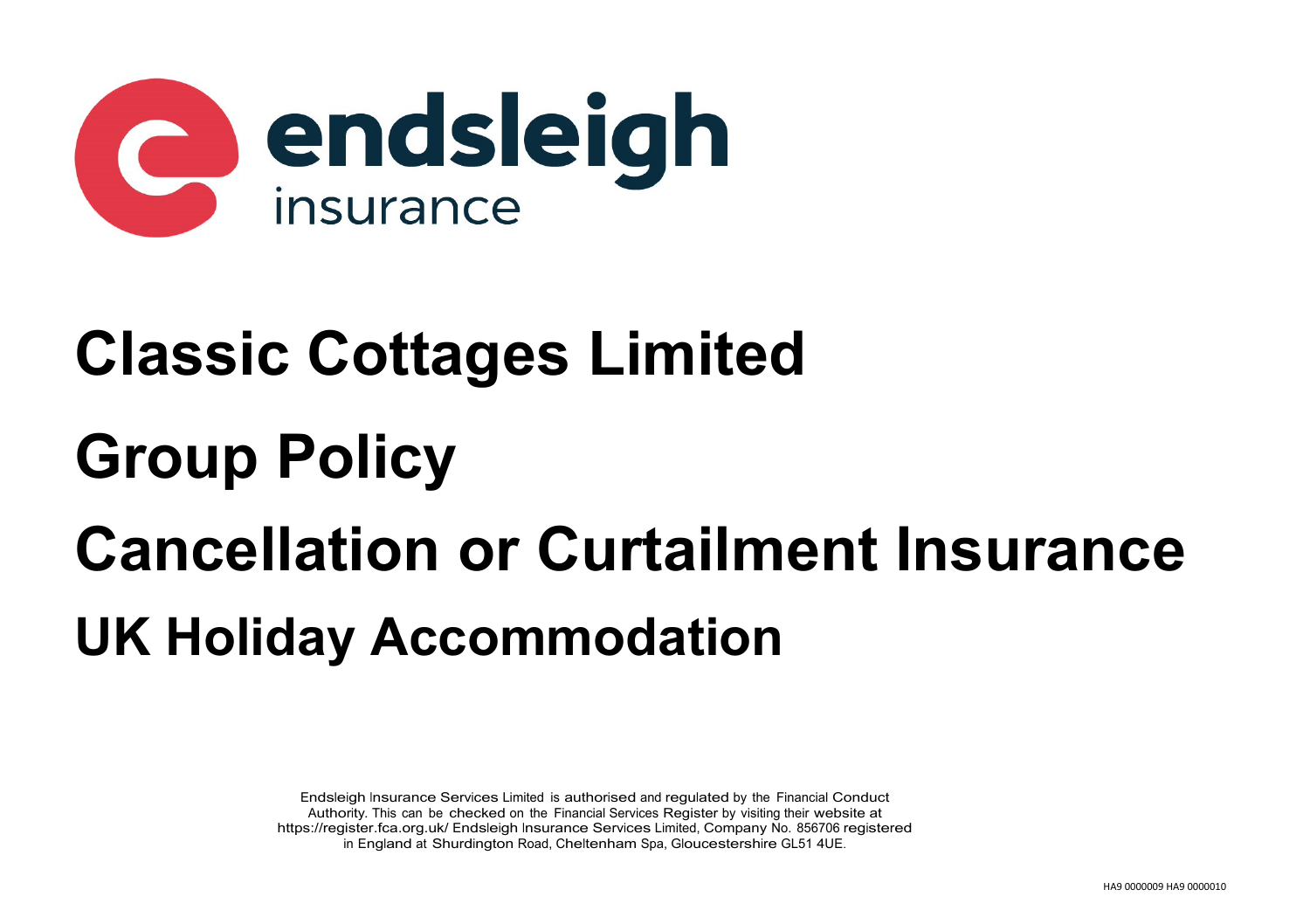### **Introduction**

This **Group Policy** cancellation or curtailment insurance has been arranged by Endsleigh on behalf of the **Group Policyholder** for the benefit of the **Group Policyholder** and the **Beneficiaries**. It contains details of the cover, conditions and exclusions applicable and is the basis on which all claims will be settled. In return for having accepted the premium, **We** will provide cover to the **Group Policyholder** and **Beneficiaries** in accordance with the operative sections of this **Group Policy** as referred to in the **Statement of Insurance**.

The **Statement of Insurance** issued together with this **Group Policy**  wording and any endorsements, shows which benefits the **Group Policyholder** has chosen, who is covered under this **Group Policy** and when and where cover applies. The **Group Policyholder** and the **Beneficiaries** should take the time to read this **Group Policy** carefully to ensure that it meets their needs.

This **Group Policy** wording, **Statement of Insurance** and any endorsements all form part of the **Group Policy**. This is a contract between the **Group Policyholder** and **Us**. The **Group Policy** and all communications before and during the **Policy Term** will be provided in English.

#### **Residency**

This **Group Policy** is only available to the **Beneficiary** if they are residents of the **United Kingdom**.

#### **Age eligibility**

Cover under this **Group Policy** is not available to any **Beneficiary** aged 80 or over at the time of departure. Some benefits and **Excess** may be subject to age limitations as stated in the **Statement of Insurance**.

#### **The Law applicable to this Group Policy**

**We** and the **Group Policyholder** are free to choose the laws applicable to this **Group Policy**. **We** propose to apply the laws of England and Wales and by purchasing this **Group Policy** the **Group Policyholder** has agreed to this.

#### **Group Policy Excess**

Under this **Group Policy**, claims will be subject to an **Excess**. This means that each **Beneficiary** will be responsible for paying the first part of each and every claim.

#### **Group Policy information or advice**

The **Group Policyholder** must give a copy of this **Group Policy** wording, **Statement of Insurance** and any endorsements to each **Beneficiary** at the time they are accepted for cover under this **Group Policy**. If the **Group Policyholder** would like more information or feel that this insurance may not meet their needs, please contact your Endsleigh representative. If you are a traveller covered under this **Group Policy** (a **Beneficiary**)**,** and would like more information or feel that this insurance may not meet your needs, contact the **Group Policyholder** at the address shown in the **Statement of Insurance**.

#### **The Insurer**

This **Group Policy** is underwritten by Zurich Insurance plc, which is authorised and regulated by the Central Bank of Ireland. Authorised by the Prudential Regulation Authority and with deemed variation of permission. Subject to regulation by the Financial Conduct Authority and limited regulation by the Prudential Regulation Authority. Details of the Temporary Permissions Regime, which allows EEA-based firms to operate in the UK for a limited period while seeking full authorisation, are available on the Financial Conduct Authority's website. **Our** FCA Firm Reference Number is 203093.

#### **Data Protection**

Endsleigh is committed to being transparent about how we handle your data and protect your privacy. Full details can be found within our privacy policy at www.endsleigh.co.uk/privacy.

1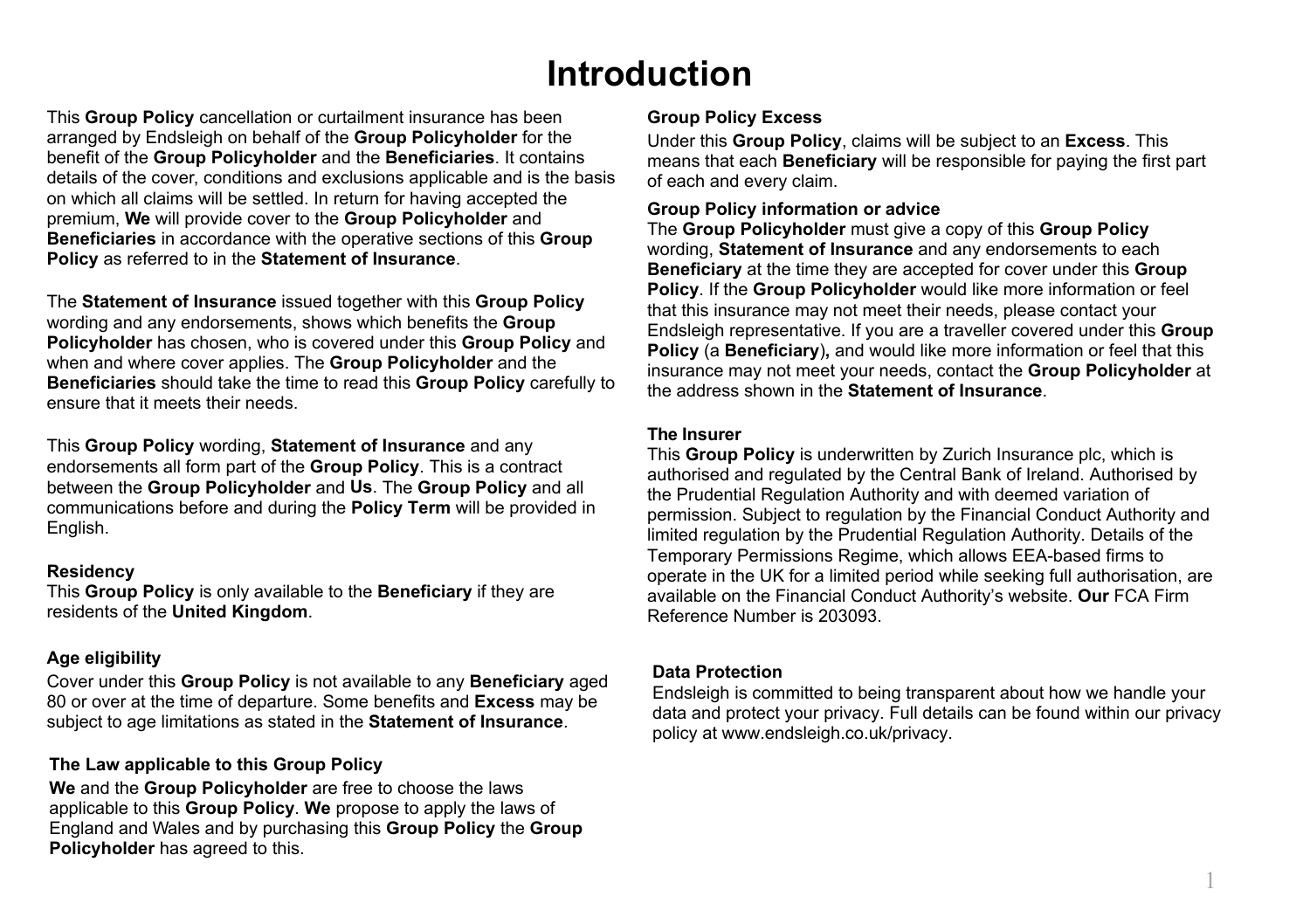# **Contents**

| <b>Introduction</b>                               |    |
|---------------------------------------------------|----|
| <b>Definitions</b>                                | 3  |
| General conditions applicable to the Group Policy | 5  |
| <b>Claims conditions</b>                          |    |
| Important conditions relating to health           | 9  |
| General exclusions applicable to the Group Policy | 10 |
| Sports and activities covered                     | 12 |
| <b>Cancellation or curtailment charges</b>        | 13 |
| <b>Complaints Procedure</b>                       | 15 |

## **Definitions**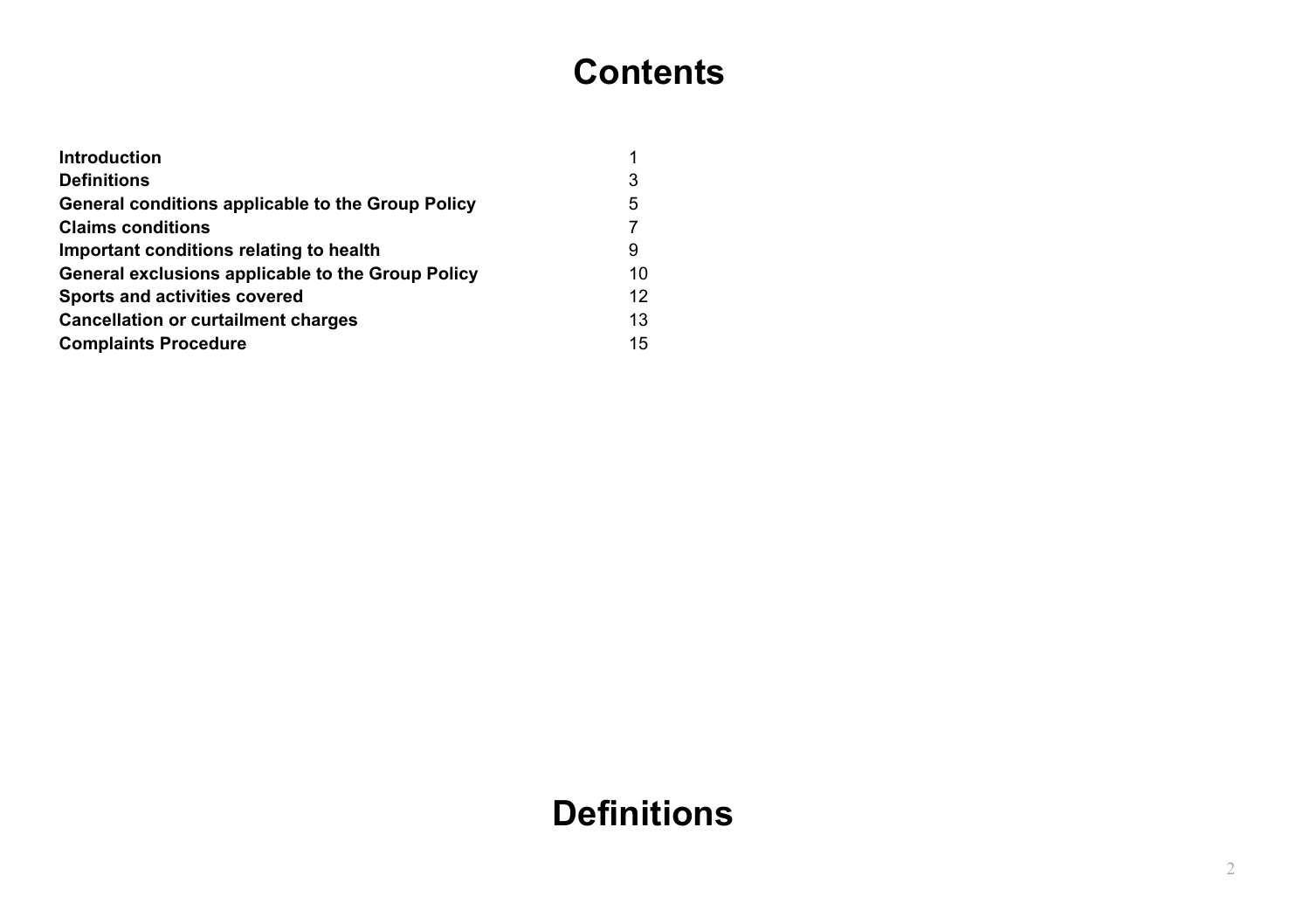Any word or expression to which a specific meaning has been attached will bear the same meaning throughout this **Group Policy**. For ease of reading the definitions are highlighted by the use of bold print and will start with a capital letter.

**Beneficiary/Beneficiaries** – means each person travelling on a **Trip** to a **Holiday Rental Property** booked through the **Group Policyholder** who is eligible to be covered under this **Group Policy** and for which details have been provided to **Us** by the **Group Policyholder**. A **Beneficiary** is not party to this contract which is solely between the **Group Policyholder** and **Us**.

**Bodily Injury** – means an identifiable physical injury sustained by the **Beneficiary** caused by sudden, unexpected, external and visible means. Injury as a result of the **Beneficiary's** unavoidable exposure to the elements shall be deemed to have been caused by **Bodily Injury**.

**Close Business Associate** – means any person whose absence from business for one or more complete days at the same time as the **Beneficiary's**  absence prevents the proper continuation of that business.

**Close Relative** – means mother, father, sister, brother, wife, husband, daughter, son, grandparent, grandchild, parent-in-law, son-in-law, daughter-in- law, sister-in-law, brother-in-law, step parent, step child, step sister, step brother, foster child, legal guardian, partner, civil partner or fiancé/fiancée. **Curtailment/Curtail** – means either:

- a) abandoning or cutting short the **Trip** by immediate and direct return to the **Beneficiary's Home** in which case claims will be calculated from the day the **Beneficiary** returned to their **Home** and based on the number of complete days of the **Beneficiary's Trip** they have not used, or
- b) by attending a hospital in the **United Kingdom** as an in-patient or being confined to the **Beneficiary's** accommodation abroad on the orders of their treating **Medical Practitioner** whether due to unforeseen **Bodily Injury** or illness and/or compulsory quarantine, in either case for a period in excess of 48 hours. Claims will be calculated from the day the **Beneficiary** was admitted to hospital or confined to their accommodation and based on the number of complete days for which the **Beneficiary** was hospitalised or confined to their accommodation

**Emergency Assistance Service –** means the emergency assistance service provider, appointed by Zurich Insurance plc.

**Excess –** means the first amount stated in the **Statement of Insurance** of each and every claim that each **Beneficiary** will be responsible for paying. **Group Policy –** means the documents consisting of the **Group Policy** wording, the **Statement of Insurance** and any applicable endorsements.

**Group Policyholder** – means the person, firm, company or organisation stated in the **Statement of Insurance** as being the **Group Policyholder**, that is resident or incorporated within the **United Kingdom** and which has entered into this **Group Policy** for the benefit of itself and the **Beneficiaries**.

**Holiday Rental Property** – means the property booked through the **Group Policyholder** for use during the **Trip** during the **Period of Cover**.

**Home** – means the **Beneficiary's** normal place of residence in the **United Kingdom.**

**Medical Condition** – means any disease, illness or injury not otherwise excluded under this **Group Policy**.

**Medical Practitioner** – means a registered practising member of the medical profession who is not related to the **Beneficiary** or any person with whom they are travelling.

**Period of Cover** – Cancellation cover shall be operative from the time the **Beneficiary** is accepted for cover and shall terminate when the **Beneficiary**  leaves their **Home** to commence their **Trip**. For Curtailment, the insurance commences when the **Beneficiary** leaves their **Home** to commence their **Trip**  and terminates at the time of the **Beneficiary's** return to their **Home** on completion of their **Trip**. Any **Trip** that had already begun at the time of the **Beneficiary** being accepted for cover will not be covered.

**Policy Term - means the period shown in the Statement of Insurance for which the Group Policyholder has taken out this Group Policy and for which the premium has been paid. The Policy Term may, at Our discretion, be extended subject to payment of any additional premium required**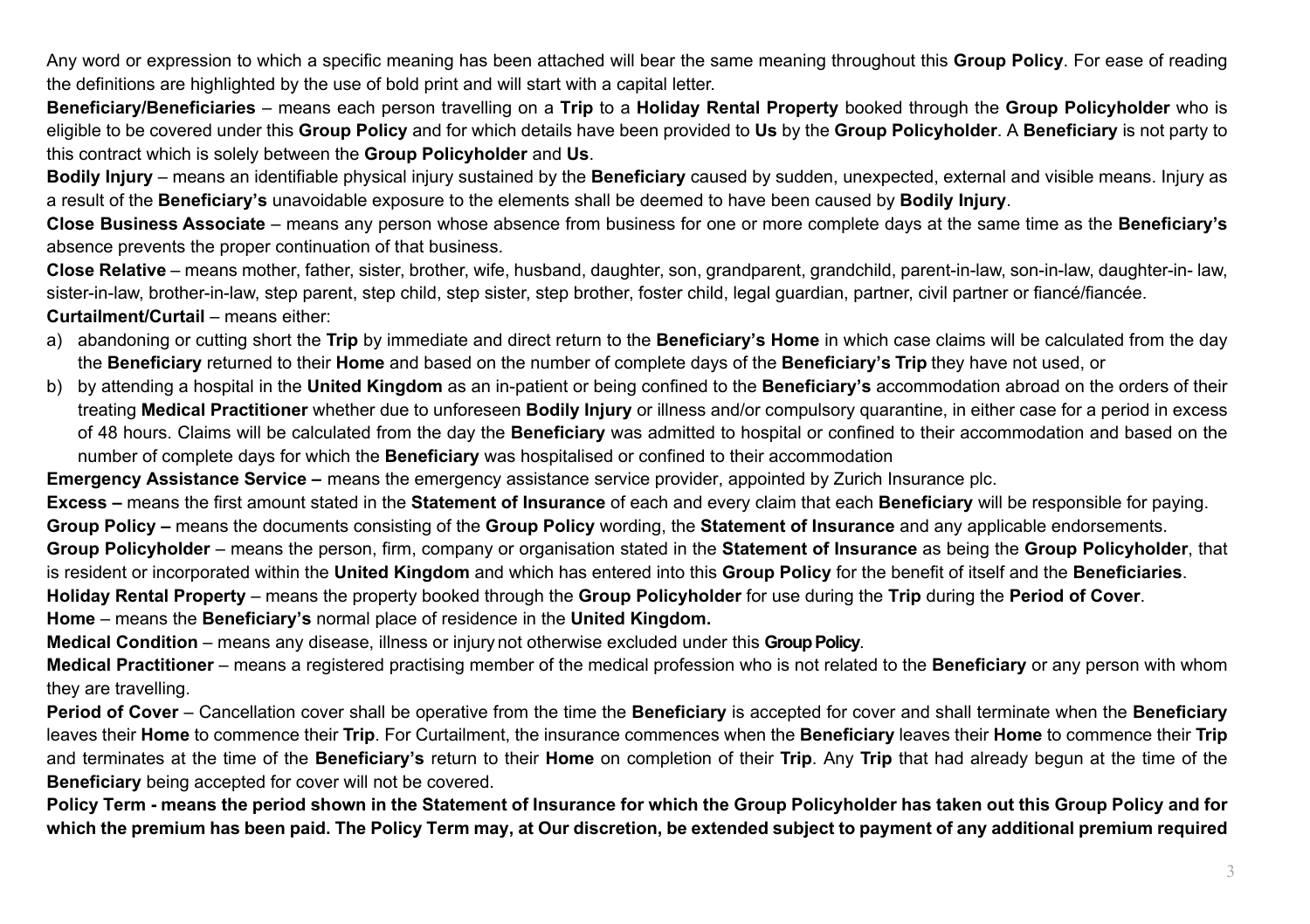#### Public Transport – means any publicly licensed aircraft, sea vessel, train or coach on which the Beneficiary is booked to travel.

**Statement of Insurance** – means the document detailing the Insurer, the policy number, the **Policy Term**, the sections which are operative, benefits for each section of cover and any special terms and conditions which may apply to the **Group Policy**.

**Terrorism** – means an act, including but not limited to the use of force or violence and/or the threat thereof, of any person or group(s) of persons, whether acting

alone or on behalf of or in connection with any organisations(s) or governments, committed for political, religious, ideological or similar purposes including the intention to influence any government and/or to put the public, or any section of the public, in fear.

**Trip** – means any holiday or pleasure trip to a **Holiday Property Rental** for the rental period as shown in the **Statement of Insurance** and on the booking invoice made by the **Beneficiary** within the **United Kingdom/UK**.

**United Kingdom/UK** - means England, Scotland, Wales and Northern Ireland.

**We/Us/Our** – means the Insurer shown on the **Statement of Insurance**, Endsleigh Insurance Services Limited, or another agent acting on behalf of the Insurer.

### **General conditions applicable to the Group Policy**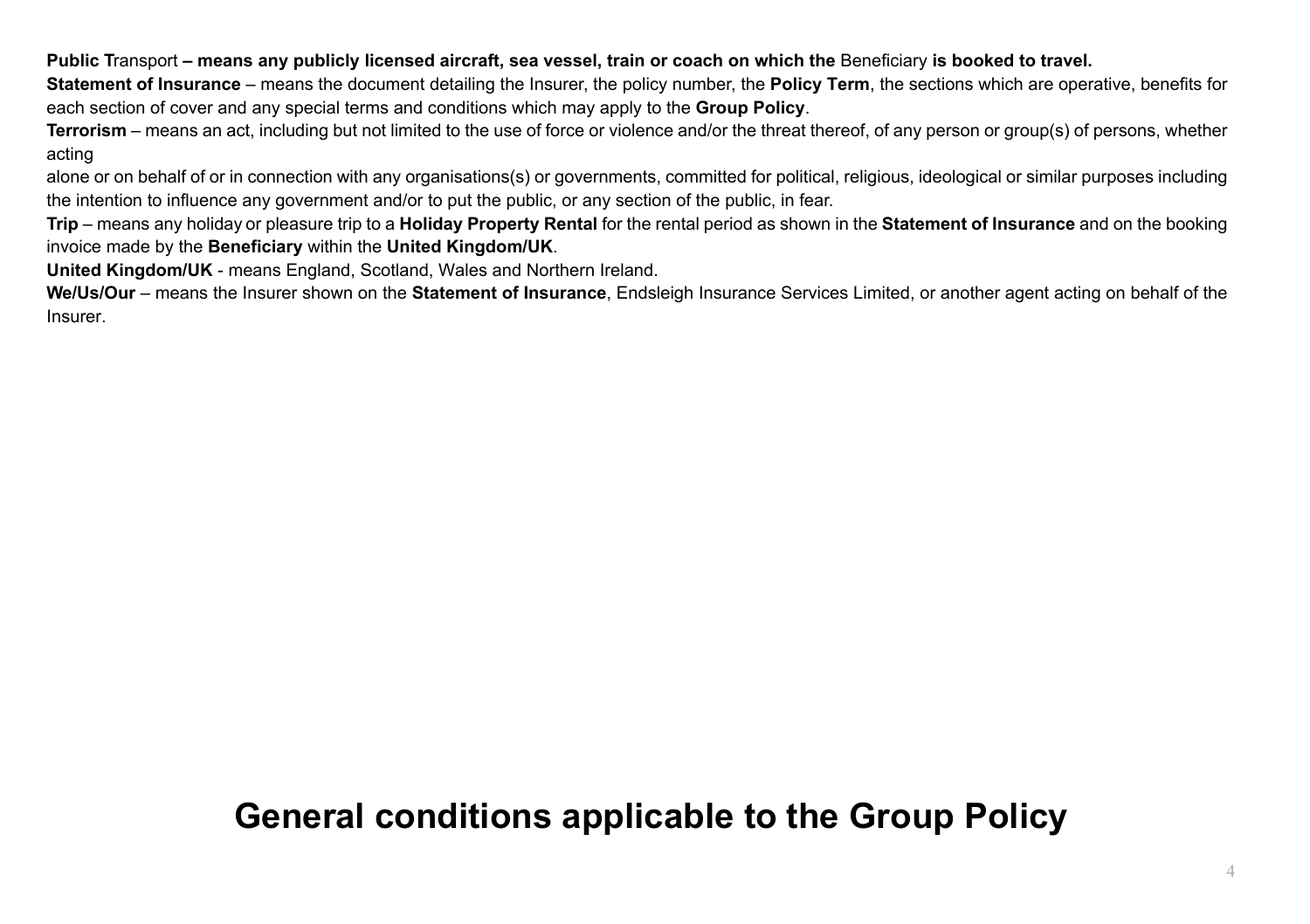Both the **Group Policyholder** and the **Beneficiaries** MUST comply with the following conditions to have the full protection of this **Group Policy**. If the **Group Policyholder** or the **Beneficiaries** do not comply with such conditions **We** may at **Our** option cancel this **Group Policy** refuse to deal with any claim or reduce the amount of any claim payment.

#### **1. Dual insurance**

If at the time of any incident which results in a claim under this **Group Policy**, there is another insurance covering the same loss, damage, expense or liability. **We** will not pay more than **Our** proportional share.

#### **2. Reasonable precautions**

Both the **Group Policyholder** and the **Beneficiary** must take and cause to be taken all reasonable precautions to avoid injury, illness, disease, loss, theft or damage and also take and cause to be taken all practicable steps to safeguard property from loss or damage and to recover property lost or stolen.

#### **3. Cancellation of the Group Policy**

#### **14 Day Cooling Off Period**

The **Group Policyholder** may cancel this **Group Policy** and all associated cover sections within 14 days starting from the day the **Group Policyholder**  received the **Group Policy** by writing to the address shown in the **Statement of Insurance**. **We** will refund the premium less a charge for any period for which cover applied. We also reserve the right to charge a cancellation fee of £20.00. In the event any **Beneficiaries** have travelled or a claim or an incident likely to give rise to a claim has occurred during the period for which cover applied, no refund of premium will be given.

#### **Cancellation Outside the 14 Day Cooling Off Period**

This **Group Policy** may be cancelled:

- a) by the **Group Policyholder** sending **Us** notice to the address shown on the **Statement of Insurance**. **We** will return a proportionate refund of the premium paid in respect of the unexpired term of this **Group Policy**. We also reserve the right to charge a cancellation fee of £20.00. In the event any **Beneficiary** has travelled or a claim or an incident likely to give rise to a claim has occurred during the current **Policy Term** no refund of premium will be given.
- b) by **Us** or **Our** authorised underwriting agents where there is a valid reason for doing so by giving the **Group Policyholder** 21 days' notice in writing to their last known address. **We** will refund any premium which may be due to the **Group Policyholder** in accordance with the terms of this condition. Valid reasons for cancellation may include but are not limited to:
	- If the **Group Policyholder** advises **Us** of a change of risk under this **Group Policy** which **We** are unable to insure, or unable to insure at the same terms and conditions on which cover was originally underwritten;
	- Where the **Group Policyholder** fails to respond to requests from **Us** for further information or documentation;
	- Where the **Group Policyholder** has given incorrect information and fails to provide clarification when requested;
	- Where the **Group Policyholder** is in breach of any of the terms and conditions which apply to this **Group Policy**;
	- Where **We** reasonably suspect fraud;
	- Where there is a change in law or regulation that materially changes the risk insured; or
	- The use of threatening or abusive behaviour or language, or intimidation or bullying of **Our** staff or suppliers, by the **Group Policyholder** or any person acting on their behalf
- c) by **Us** or **Our** authorised underwriting agents if **We** have been unable to collect a premium payment. In this case the **Group Policyholder** will be notified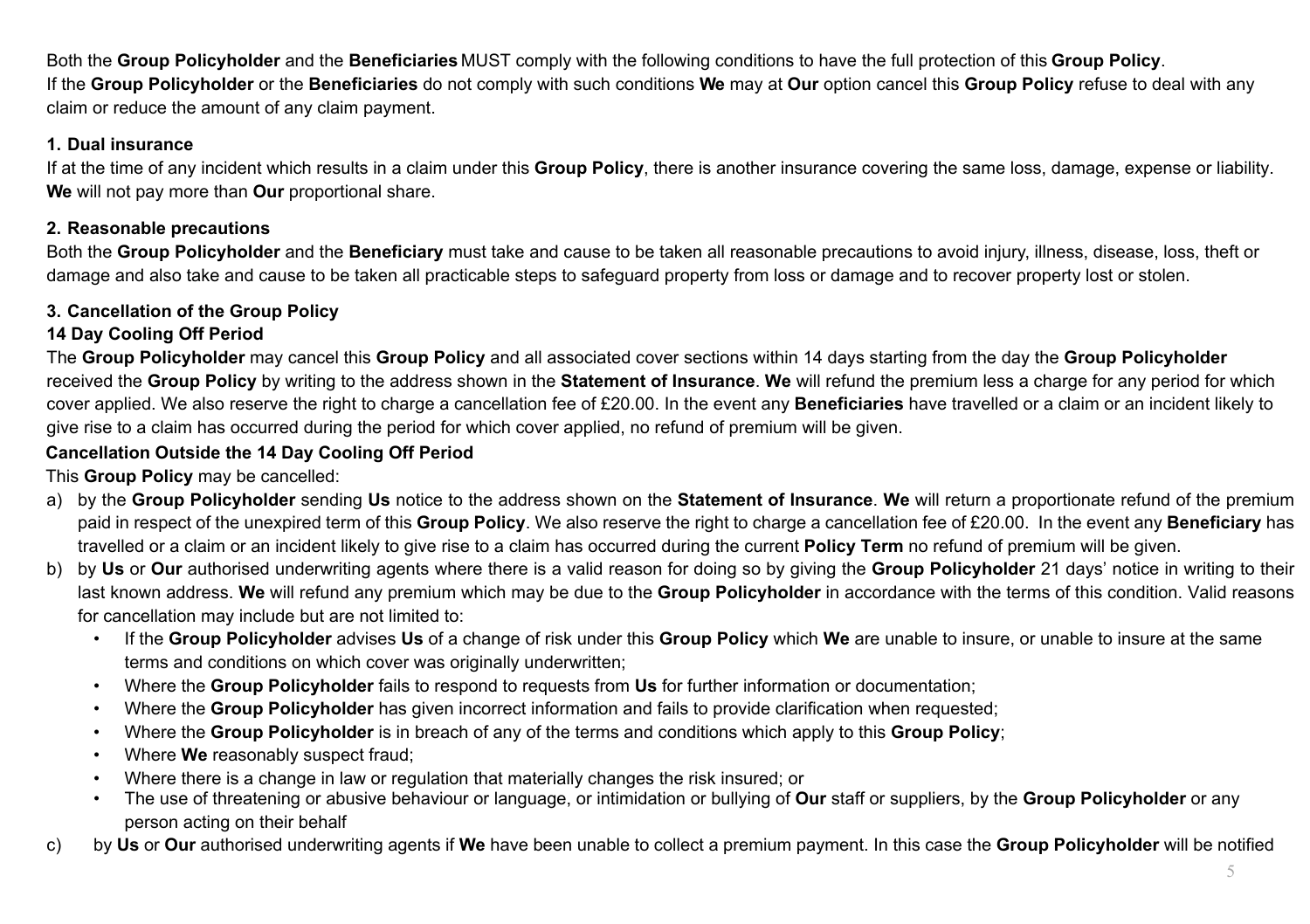in writing requesting payment by a specific date. If payment is not received by this date the **Group Policyholder** will be written to again notifying them that payment has not been received and giving them seven days' notice for a final payment. If payment is not received by that date **We** will cancel this **Group Policy** with immediate effect and notify the **Group Policyholder** in writing that such cancellation has taken place.

In the event of cancellation of this group policy by us in accordance with this condition, the **Group Policyholder** must notify the **Beneficiaries** and/or their legal representatives of such cancellation.

#### **4. Withdrawal of Beneficiary Participation**

A **Beneficiary's** participation in the **Group Policy** may be withdrawn:

- a) by a **Beneficiary** and/or their legal representatives by giving written notice of that intention to the **Group Policyholder** specified in the **Statement of Insurance**.
- b) by **Us** or **Our** authorised underwriting agents where there is a valid reason for doing so by giving the **Beneficiary** and/or their legal representatives and **Group Policyholder** 21 days' notice in writing to their last known address. **We** will refund any premium which may be due to the **Group**  Policyholder in accordance with the terms of this condition. Valid reasons for cancellation may include but are not limited to:
	- If the **Beneficiary** and/or their legal representatives advises **Us** of a change of risk under this **Group Policy** which **We** are unable to insure, or unable to insure at the same terms and conditions on which cover was originally underwritten;
	- Where the Beneficiary and/or their legal representatives fails to respond to requests from Us for further information or documentation;
	- Where the **Beneficiary** and/or their legal representatives has given incorrect information and fails to provide clarification when requested;
	- Where the **Beneficiary** is in breach of any of the terms and conditions which apply to this Group Policy;
	- Where **We** reasonably suspect fraud;
	- Where there is a change in law or regulation that materially changes the risk insured;
	- Where the **Beneficiary** suffers a change in state of health for example they develop a long term or chronic medical condition that requires treatment for more than 12 months; or
	- The use of threatening or abusive behaviour or language, or intimidation or bullying of **Our** staff or suppliers, by the **Beneficiary** or any person acting on their behalf.

Any return of premium due to the **Group Policyholder** as a result of a **Beneficiary's** withdrawal from participation in the **Group Policy** will be calculated from the date such participation ceases or the date **We** have received written notice whichever is the later. No return of premium will be paid or allowed where such **Beneficiary** has travelled on a **Trip** covered under this **Group Policy** or been the subject of a claim during any period for which cover was provided. If a **Beneficiary** cannot travel due to a change of FCDO advice and they are not intending to make a claim under the **Group Policy**, their participation can be withdrawn and they will receive a full refund of premium. **We** also reserve the right to charge a reasonable administration fee.

#### **5. Sanctions**

**We** will not be held liable to provide cover or make any payments or provide any service or benefit to any **Group Policyholder**, **Beneficiary** or other party to the extent that such cover, payment, service, benefit and/or business or activity of the **Group Policyholder** or **Beneficiary** would violate any applicable trade or economic sanctions law or regulation.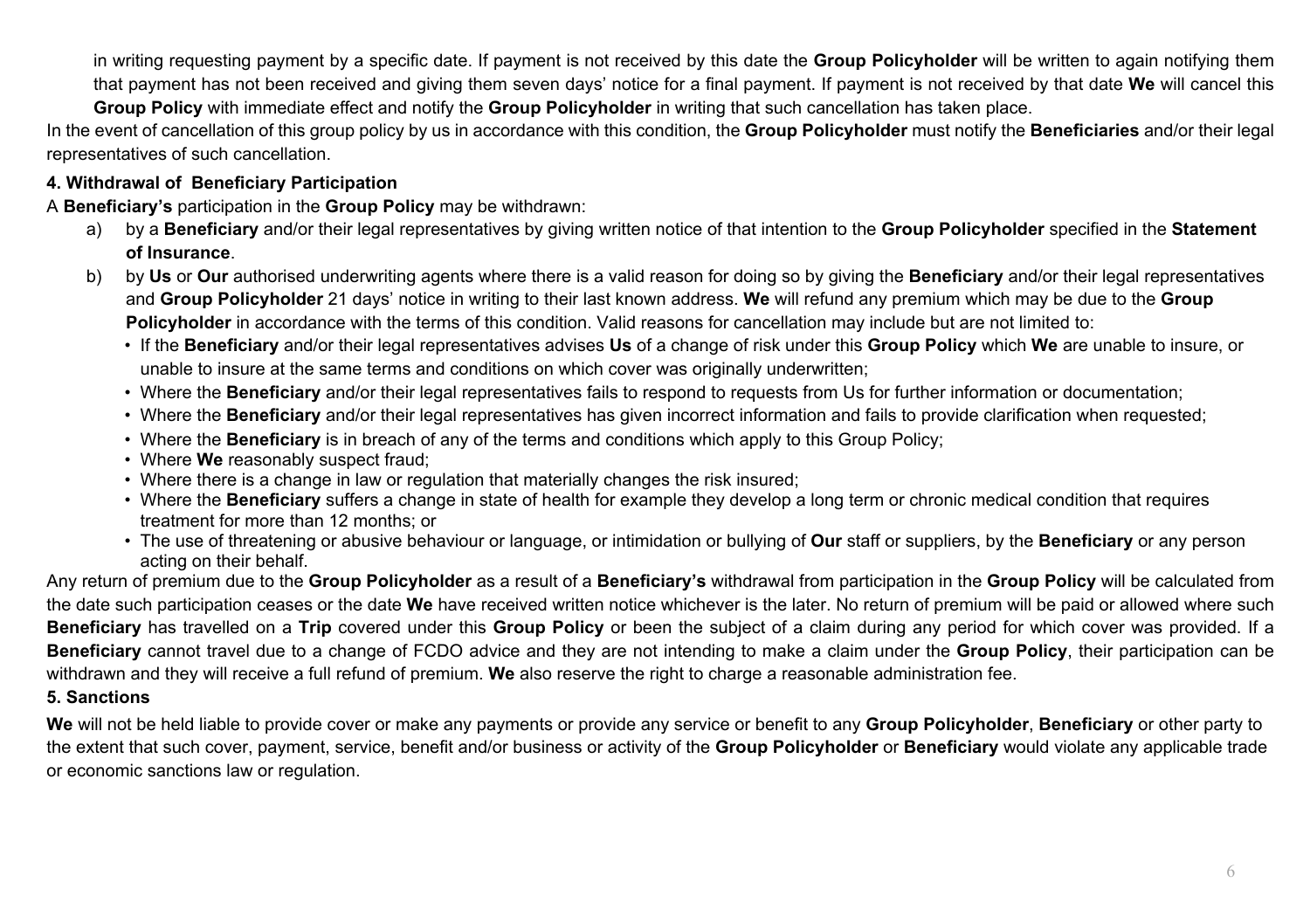## **Claims conditions**

In the event of the **Group Policyholder** or any **Beneficiary** wanting to make a claim against the **Group Policy**, they must comply with the following conditions to have the full protection of the **Group Policy**. To make a claim, phone the telephone number detailed below.

If the **Group Policyholder** or any **Beneficiary** does not comply with the claims conditions **We** may at **Our** option cancel the **Group** Policy, refuse to deal with any **claim** or reduce the amount of any claim payment.

#### **1. Claims**

Depending on the type of claim **We** should be notified preferably via **Our** website www.endsleigh.co.uk/claim-centre. Alternatively notify **Us** by email, phone or write to **Us** at the address given below:

#### **All claims**

CEGA Travel Claims, PO Box 127, Cheesemans Lane, Funtington Park, Chichester, West Sussex, PO18 8WQ Tel: +44(0) 1202 038 946 Email: claims@cegagroup.com

The notification must be made within 31 days or as soon as possible thereafter following any **Bodily Injury**, illness, disease, incident, event or redundancy which may give rise to a claim under this **Group Policy.**

The **Group Policyholder** and/or the **Beneficiary** must also inform **Us** if they are aware of any writ, summons or impending prosecution. Every communication relating to a claim must be sent to **Us** without delay. The **Group Policyholder**, the **Beneficiary** and/or anyone acting on their behalf must not negotiate admit or repudiate any claim without **Our** written consent.

The **Group Policyholder**, the **Beneficiary** and/or their legal representatives must supply at their own expense all information, evidence, details of household insurance and medical certificates as required by **Us**. **We** reserve the right to require the **Beneficiary** to undergo an independent medical examination at **Our**  expense. **We** may also request and will pay for a post-mortem examination where necessary.

We may refuse to reimburse a claimant for any expenses for which they cannot provide receipts or bills or proof of ownership such as an original receipt, a valuation, original user manual or bank credit card statements.

#### **2. Subrogation**

**We** are entitled to take over any rights in the defence or settlement of any claim and to take proceedings in the **Group Policyholder** or the **Beneficiary's**  name for **Our** benefit against any other party.

#### **3. Fraud**

The **Group Policyholder** and the **Beneficiaries** must not act in a fraudulent manner. If the **Group Policyholder**, a **Beneficiary** or anyone acting for them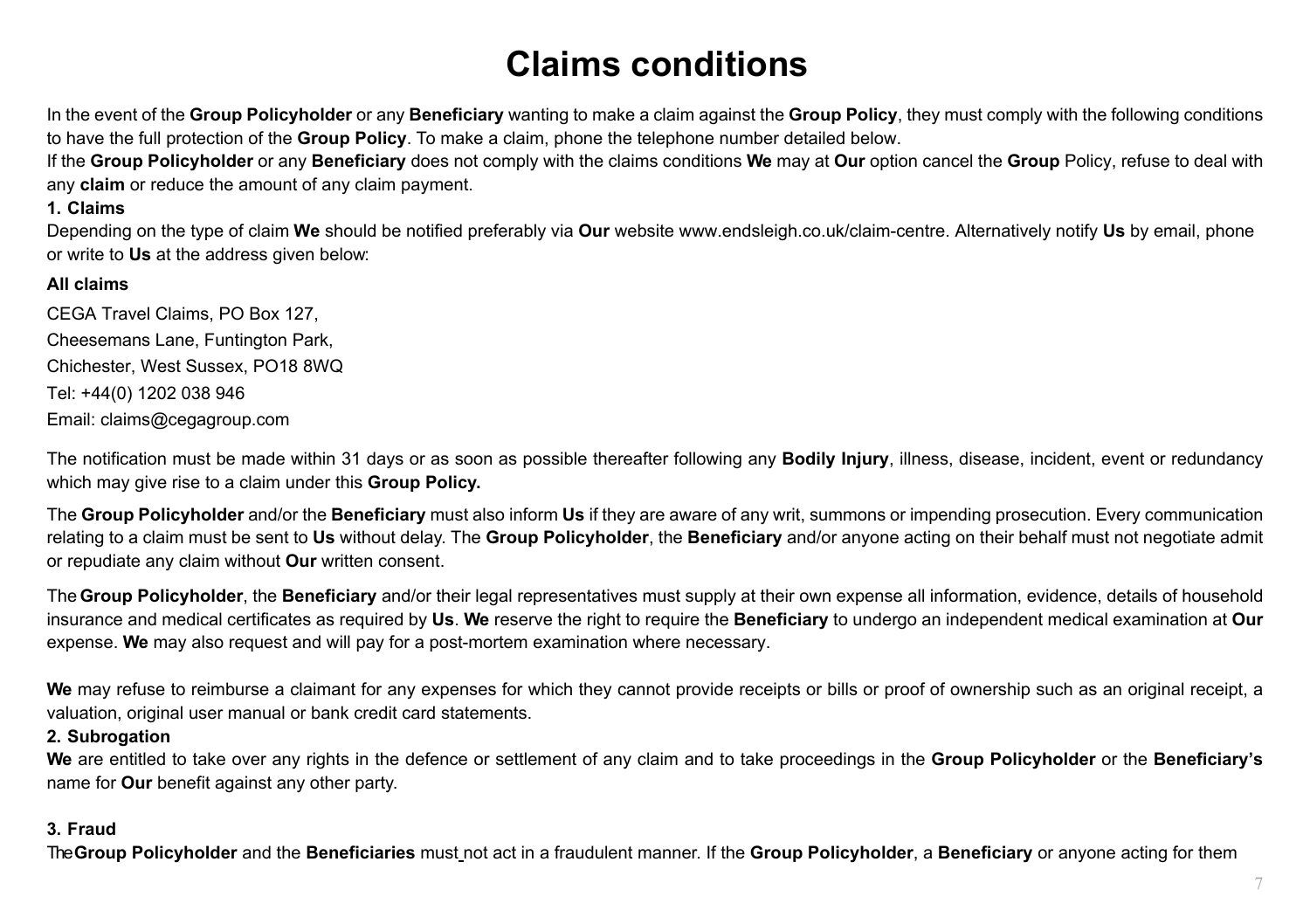- a) Makes a claim under the **Group Policy** knowing the claim to be false or fraudulently exaggerated in any respect or
- b) Makes a statement in support of a claim knowing the statement to be false in any respect or
- c) Submit a document in support of a claim knowing the document to be forged or false in any respect or
- d) Makes a claim in respect of any loss or damage caused by the **Group Policyholder** or a **Beneficiary's** wilful act or with their connivance

#### Then

- a) **We** shall not pay the claim
- b) **We** shall reserve the right not to pay any other claim which has been or will be made under the **Group Policy.**
- c) **We** may at **Our** option declare the **Group Policy** void
- d) **We** shall be entitled to recover from the **Group Policyholder** and/or the **Beneficiary** the amount of any claim already paid under the **Group Policy**
- e) **We** shall not make any return of premium
- f) **We** may inform the Police of the circumstances.

#### **4. Paying Claims**

- a) If a **Beneficiary** is 18 years or over, **We** will pay the claim to the **Beneficiary** and the **Beneficiary's** receipt shall be a full discharge of all liability by **Us** in respect of the claim.
- b) If a **Beneficiary** is aged under 18 **We** will pay the appropriate benefit amount to the **Beneficiary's** parent or legal guardian for the **Beneficiary's** benefit. The **Beneficiary's** parent or legal guardian's receipt shall be a full discharge of all liability by **Us** in respect of the claim.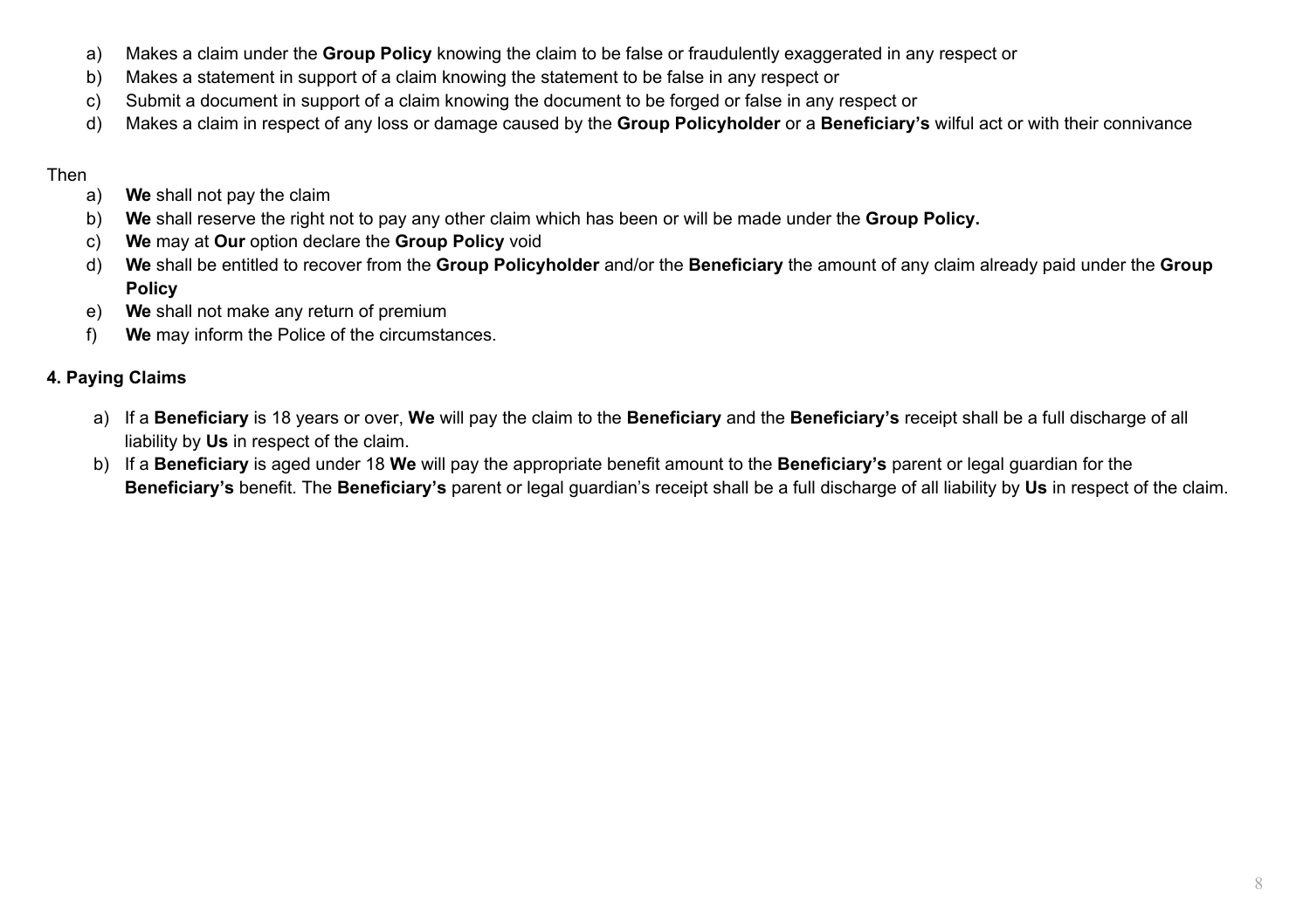# **Important conditions relating to health**

The **Beneficiaries** must comply with the following conditions to have full protection of the **Group Policy**. If the **Beneficiaries** do not comply **We** may at **Our** option cancel the **Group Policy** or refuse to deal with any claim or reduce the amount of any claim payment. It is a condition of this **Group Policy** that a **Beneficiary** will not be covered under Cancellation or Curtailment charges for any claims arising directly or indirectly from:

#### **A) At the time of being accepted for cover:**

- 1. Any **Medical Condition** the **Beneficiary** has or has had for which: symptoms or diagnosis has occurred within the last 12 months or there has been a change in treatment (including medication dosage, surgery, tests, investigations or diet) in the last 12 months
- 2. Any **Medical Condition** where the **Beneficiary**, their **Close Relative** or **Close Business Associate** is waiting for an operation, hospital consultation (other than for regular check ups), or other hospital treatment or investigation.
- 3. Any **Medical Condition** where the **Beneficiary**, their **Close Relative** or **Close Business Associate** has, within the last 6 months, been seen by a specialist (other than for regular check ups), had an operation or other hospital treatment or investigation.
- 4. Any **Medical Condition** where the **Beneficiary**, their **Close Relative** or **Close Business Associate** has received a terminal prognosis.
- 5. Any **Medical Condition** where the **Beneficiary**, their **Close Relative** or **Close Business Associate** has not had a diagnosis.
- 6. Any circumstances the **Beneficiary** is aware of that could reasonably be expected to give rise to a claim on this **Group Policy**.

#### **B) At any time:**

- 1. Any **Medical Condition** the **Beneficiary** has in respect of which a **Medical Practitioner** has advised the **Beneficiary** not to travel or would have done so had they sought his/her advice.
- 2. Any **Medical Condition** for which the **Beneficiary** is travelling with the intention of obtaining medical treatment (including surgery or investigation) or advice.
- 3. Any **Medical Condition** for which the **Beneficiary** is not taking the recommended treatment or prescribed medication as directed by a **Medical Practitioner**.
- 4. The **Beneficiary** is travelling against any health requirements stipulated by the carrier, their handling agents or other **Public Transport** provider.

The **Group Policyholder** and **Beneficiaries should** also refer to the general exclusions on page 10.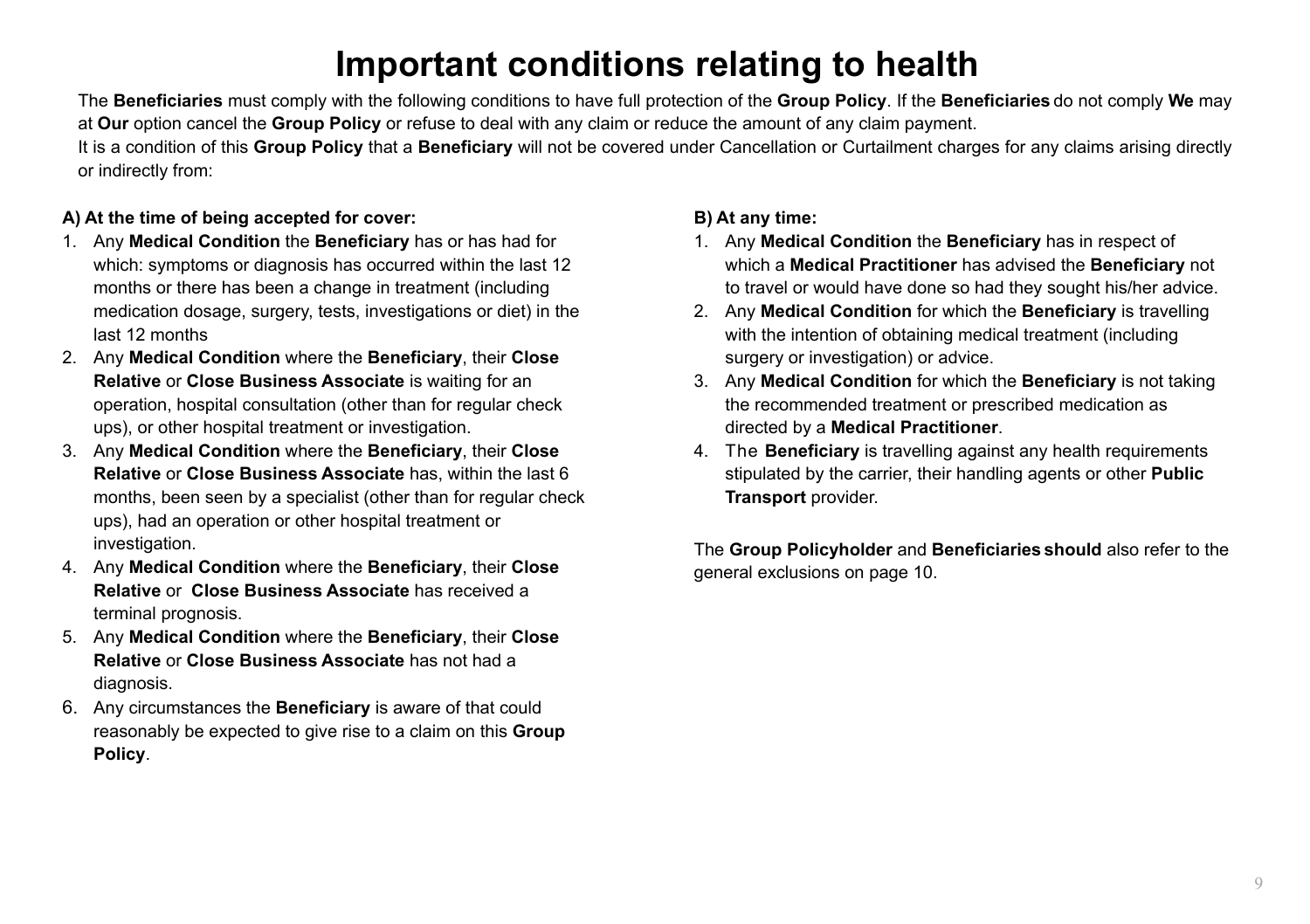# **General exclusions applicable to the Group Policy**

**We** will not pay for claims arising directly or indirectly from or in connection with:

1. a) War, invasion, acts of foreign enemies, hostilities or warlike operations (whether war be declared or not), civil war, rebellion, revolution, insurrection, civil commotion assuming the proportions of or amounting to an uprising, military or usurped power.

#### b) **Terrorism**

- 2. Ionising radiation or contamination by radioactivity from any nuclear fuel or from any nuclear waste, from combustion of nuclear fuel, the radioactive, toxic, explosive or other hazardous properties of any nuclear assembly or nuclear component of such assembly.
- 3. Loss, destruction or damage directly occasioned by pressure waves caused by aircraft and other aerial devices travelling at sonic or supersonic speeds.
- 4. The **Beneficiary's** participation in or practice of any professional entertaining or professional sports.
- 5. The **Beneficiary's** participation in or practice of any other sport or activity, manual work or racing during the **Trip** unless:
	- a) shown as covered without charge in the list on page 12 or
	- b) shown as covered in the **Statement of Insurance**.
- 6. The **Beneficiary's** wilfully, self-inflicted injury or illness, suicide or attempted suicide, sexually transmitted diseases, solvent abuse, the use of drugs (other than drugs taken in accordance with treatment prescribed and directed by a **Medical Practitioner**, but not for the treatment of drug addiction), self-exposure to needless peril (except in an attempt to save human life).
- 7. The **Beneficiary's** drinking too much alcohol which is evidenced by:
	- a) a **Medical Practitioner** stating that the **Beneficiary's** alcohol consumption has caused or actively contributed to their injury or illness.
	- b) the results of a blood test which shows that the **Beneficiary's** blood alcohol level exceeds 0.19% which is approximately four pints of beer or four 175ml glasses of wine.
	- c) the witness report of a 3rd party which has advised that the **Beneficiary** has notably impaired their faculties and/or judgement.
	- d) the B**eneficiary's** own admission and/or by the description of events they have described on the claim form.
- 8. Alcohol abuse or alcohol dependency which is evidenced by:
	- a) the **Beneficiary's** medical records or the opinion of the **Beneficiary's Medical Practitioner**
	- b) the opinion of an independent **Medical Practitioner**
- 9. The **Beneficiary's** own unlawful action or any criminal proceedings against them.
- 10. Unless specifically covered under this insurance, any other loss, damage or additional expense following on from the event for which the **Beneficiary** is claiming unless **We** provide cover under this insurance. Examples of such loss, damage or additional expense would be the cost of replacing locks after losing keys, costs incurred in preparing a claim or loss of earnings following **Bodily Injury** illness or disease.
- 11. Operational duties of a member of the Armed Forces (other than claims arising from authorised leave being cancelled due to operational reasons, as provided for under sub section 4. of Cancellation or Curtailment charges).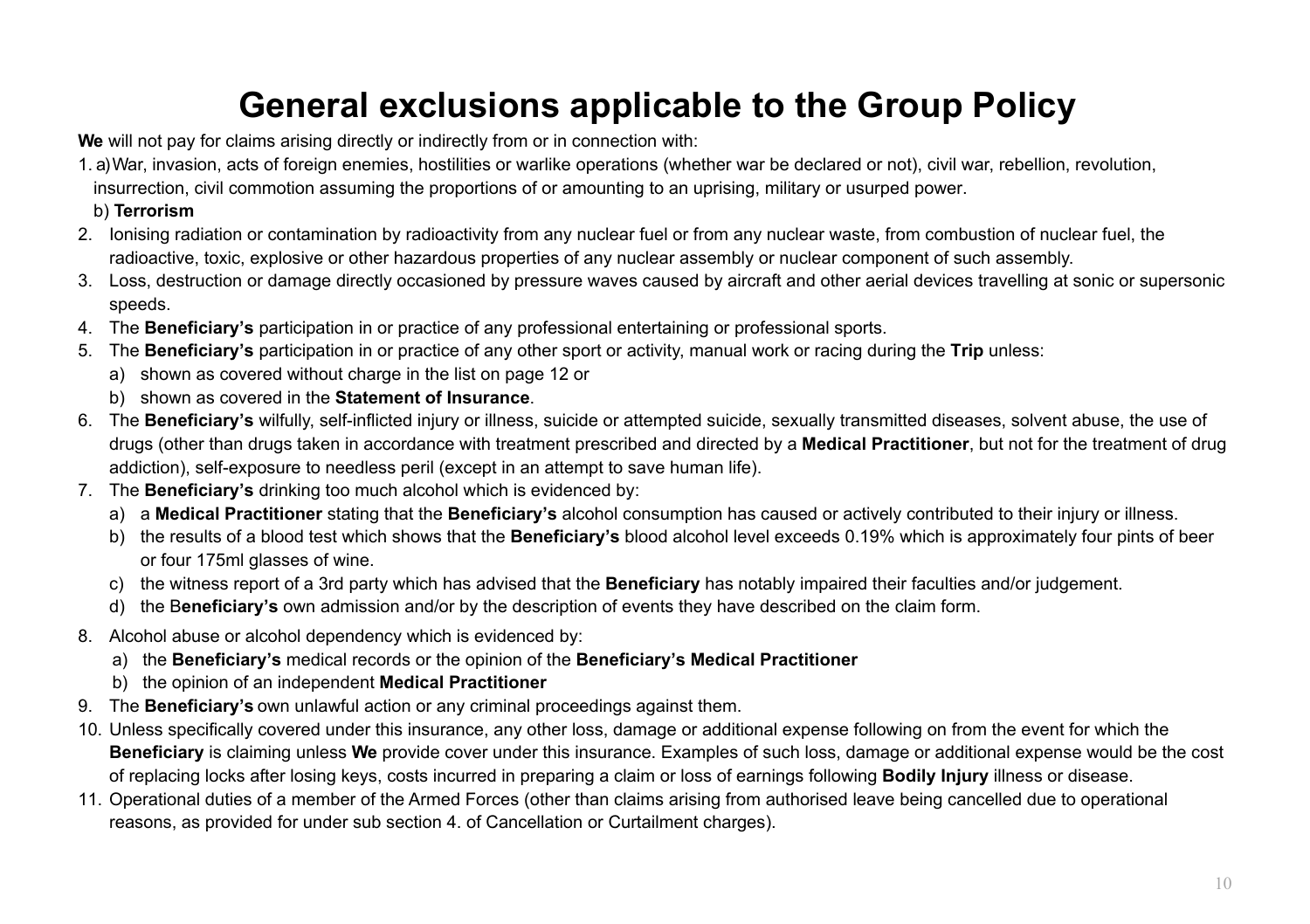- 12. The **Beneficiary's** use of a motorised vehicle on a **Trip** covered under this **Group Policy** unless a full driving licence is held permitting the use of such vehicles in the country concerned.
- 13. The **Beneficiary's** travel to a country or area where the Foreign, Commonwealth and Development Office (FCDO) or equivalent government or national authority, or the World Health Organisation have advised against all travel or all but essential travel.
- 14. Any circumstances the **Group Policyholder** or **Beneficiary** is aware of at the time of taking out this **Group Policy** that could reasonably be expected to give rise to a claim.
- 15. Any **Holiday Property Rental** made for 11 or more travellers unless otherwise agreed by **Us** and stated on the **Statement of Insurance**.
- 16. A medical epidemic or pandemic.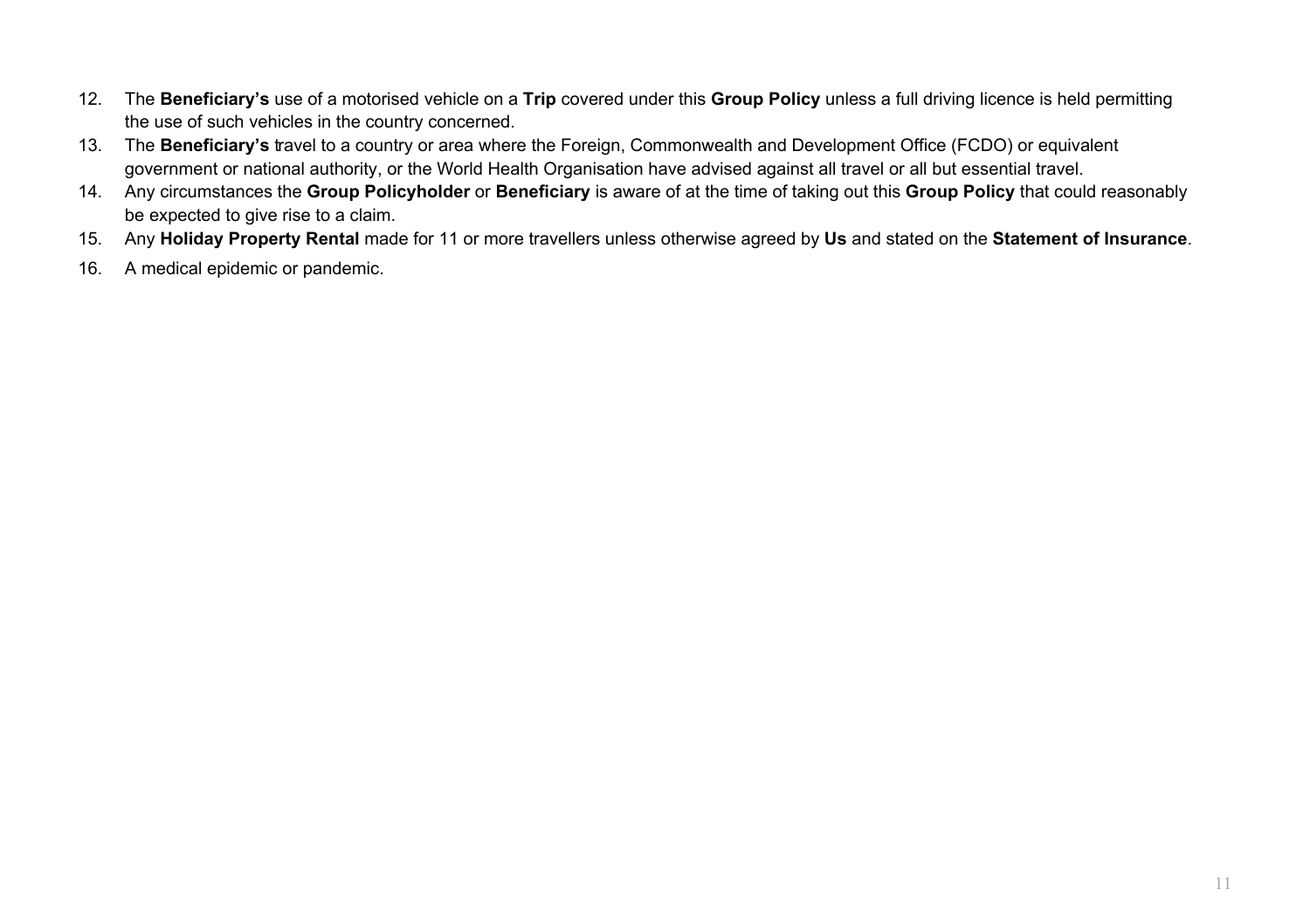### **Sports and activities covered**

The following lists detail the sports and activities that this **Group Policy** will cover. If a **Beneficiary** is participating in any other sports or activities not mentioned, please telephone the **Group Policyholder** shown in the **Statement of Insurance** as they may be able to offer cover for an additional premium. Details of those sports and activities for which additional cover has been purchased will be added to the **Statement of Insurance**.

| Covered as standard                            | fell walking/running fencing               | quad biking (wearing a helmet)            | skateboarding (wearing pads & helmets)    |
|------------------------------------------------|--------------------------------------------|-------------------------------------------|-------------------------------------------|
| administrative or clerical occupations         | fishing                                    | racket ball                               | snorkelling softball                      |
| aerobics                                       | flying as a fare paying passenger in a     | rambling                                  | squash                                    |
| archery badminton banana boating               | fully licensed passenger carrying aircraft | rifle range shooting                      | students working as counsellors or        |
| baseball basketball                            | football (amateur only and not main        | ringos                                    | university exchanges for practical course |
| bmx biking (wearing a helmet no stunting)      | purpose of Trip)                           | roller skating and blading (wearing pads  | work (non manual)                         |
| body boarding (boogie boarding) bowls          | glacier walking                            | & helmets)                                | superintendence of manual work surfing    |
| bungee jumping (1 jump only within             | go karting (within organisers guidelines)  | rounders                                  | swimming                                  |
| professional organiser's guidelines and        | golf hiking                                | rowina                                    | swimming with dolphins                    |
| wearing appropriate safety equipment)          | horse riding (wearing a helmet and         | running (non-competitive and not          | Sydney harbour bridge walk                |
| camel riding                                   | excluding competitions, jumping and        | marathon)                                 | table tennis                              |
| canoeing (up to grade 2 rivers)                | hunting)                                   | safari trekking in a vehicle              | ten pin bowling tennis trampolining       |
| catamaran sailing (if qualified)               | hot air ballooning (organised pleasure     | (must be organised tour)                  | trekking up to 2,500 metres altitude      |
| clay pigeon shooting                           | rides only)                                | safari trekking on foot                   | tug of war                                |
| climbing (on indoor climbing wall only)        | hydro zorbing                              | (must be organised tour)                  | volleyball                                |
| cricket croquet curling                        | jet boating                                | sailing (if qualified or accompanied by a | wake boarding                             |
| cycling / mountain biking (wearing a helmet    | jet skiing                                 | qualified person)                         | walking                                   |
| - casual or off-road only and not              | jogging                                    | sandboarding                              | war games (wearing eye protection)        |
| endurance, downhill or racing)                 | kayaking (up to grade 2 rivers)            | sand dune surfing/skiing                  | water polo                                |
| deep sea fishing                               | netball octopush                           | sand yachting                             | water skiing                              |
| dinghy sailing                                 | open water swimming (professionally        | scuba diving to max depth 18 metres       | whale watching                            |
| driving any motorised vehicle for which the    | escorted tours only)                       | below sea level (if qualified scuba diver | wind surfing                              |
| <b>Beneficiary</b> is licensed to drive in the | orienteering overlanding                   | and not diving alone, or accompanied by   | yachting (if qualified)                   |
| United Kingdom (other than in motor            | paint balling (wearing eye protection)     | qualified instructor)                     | zorbing                                   |
| rallies or competitions)                       | pony trekking                              | shooting/small bore target shooting       |                                           |
| elephant riding                                |                                            | (within organisers quidelines)            |                                           |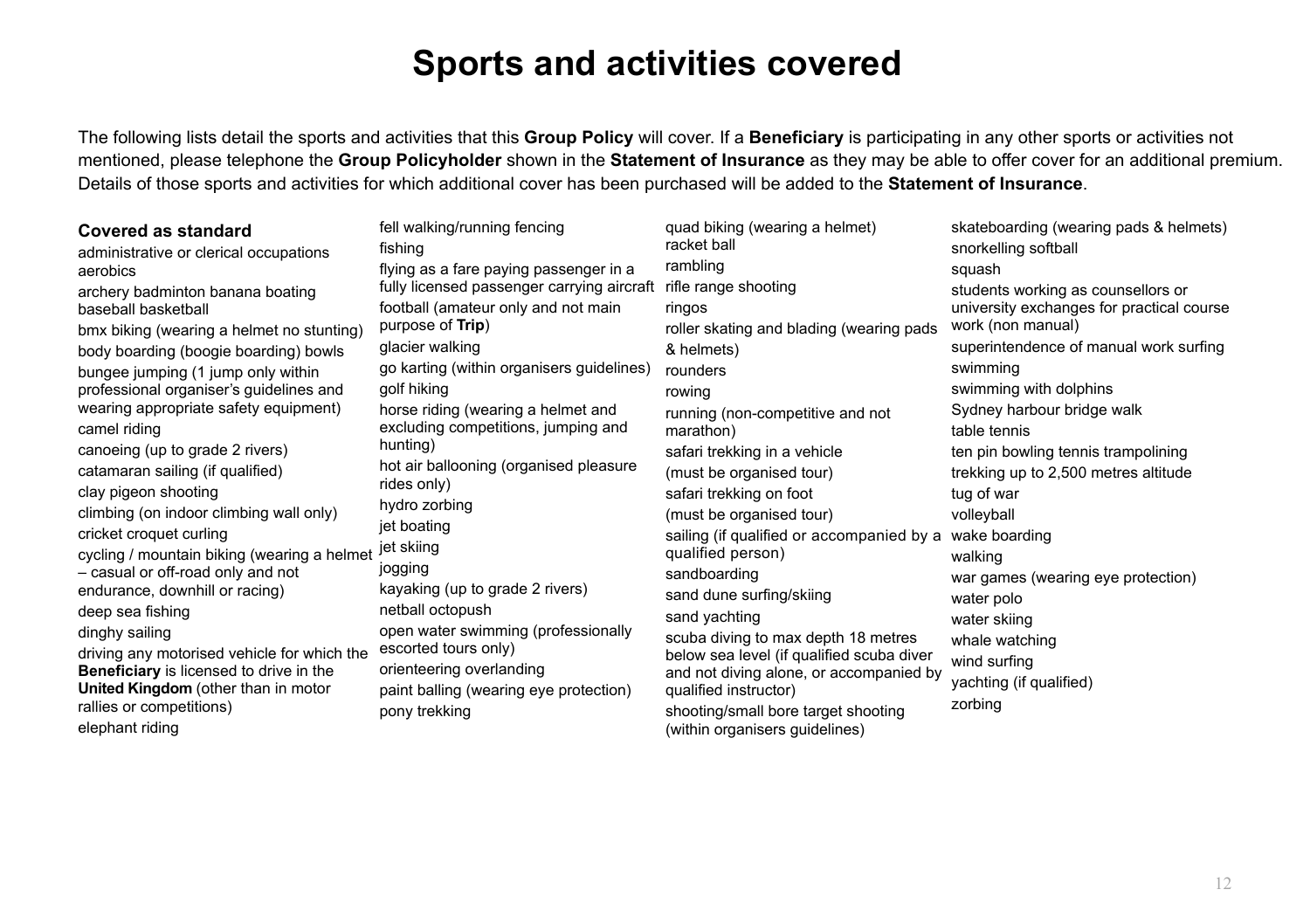### **Cancellation or curtailment charges**

#### **What is covered**

**We** will reimburse the **Beneficiary** up to the amount stated in the **Statement of Insurance** for their individual portion of any irrecoverable **Holiday Rental Property** booking costs which the **Beneficiary** has paid or is contracted to pay if

- a) cancellation of the **Trip** is necessary and unavoidable or
- b) the **Trip** is **Curtailed** before completion as a result of any of the following events occurring during the **Period of Cover**:
- 1. The death, **Bodily Injury** or illness of:
- a) the **Beneficiary**
- b) the **Beneficiary's Close Relative**
- c) the **Beneficiary's Close Business Associate**.
- 2. Compulsory quarantine on the order of a treating **Medical Practitioner**, jury service attendance or being called as a witness at a Court of Law of the **Beneficiary**
- 3. Redundancy (which qualifies for payment under current redundancy payment legislation of the **United Kingdom** and at the time of booking the **Trip** there was no reason to believe anyone would be made redundant) of the **Beneficiary.**

#### **What is not covered**

- 1. The **Excess** amount as stated in the **Statement of Insurance**.
- 2. Any claims arising directly or indirectly from:
	- a)Redundancy caused by or resulting from misconduct leading to dismissal or from resignation or voluntary redundancy or where a warning or notification of redundancy was given prior to the date this insurance is purchased by the **Beneficiary** or the time of booking any **Trip**.
		- b)Circumstances known to the **Group Policyholder** or the **Beneficiary** prior to the date any such **Beneficiary** is accepted for cover or the time of booking any **Trip**  (whichever is the earlier) which could reasonably have been expected to give rise to cancellation or **Curtailment** of the **Trip**.
		- c)Normal pregnancy, without accompanying **Bodily Injury**, illness, disease or complication. This section is designed to provide cover for unforeseen events, accidents, illnesses and diseases and normal childbirth would not constitute an unforeseen event.

The **Group Policyholder** and the **Beneficiaries** should also refer to the important conditions relating to health on page 9.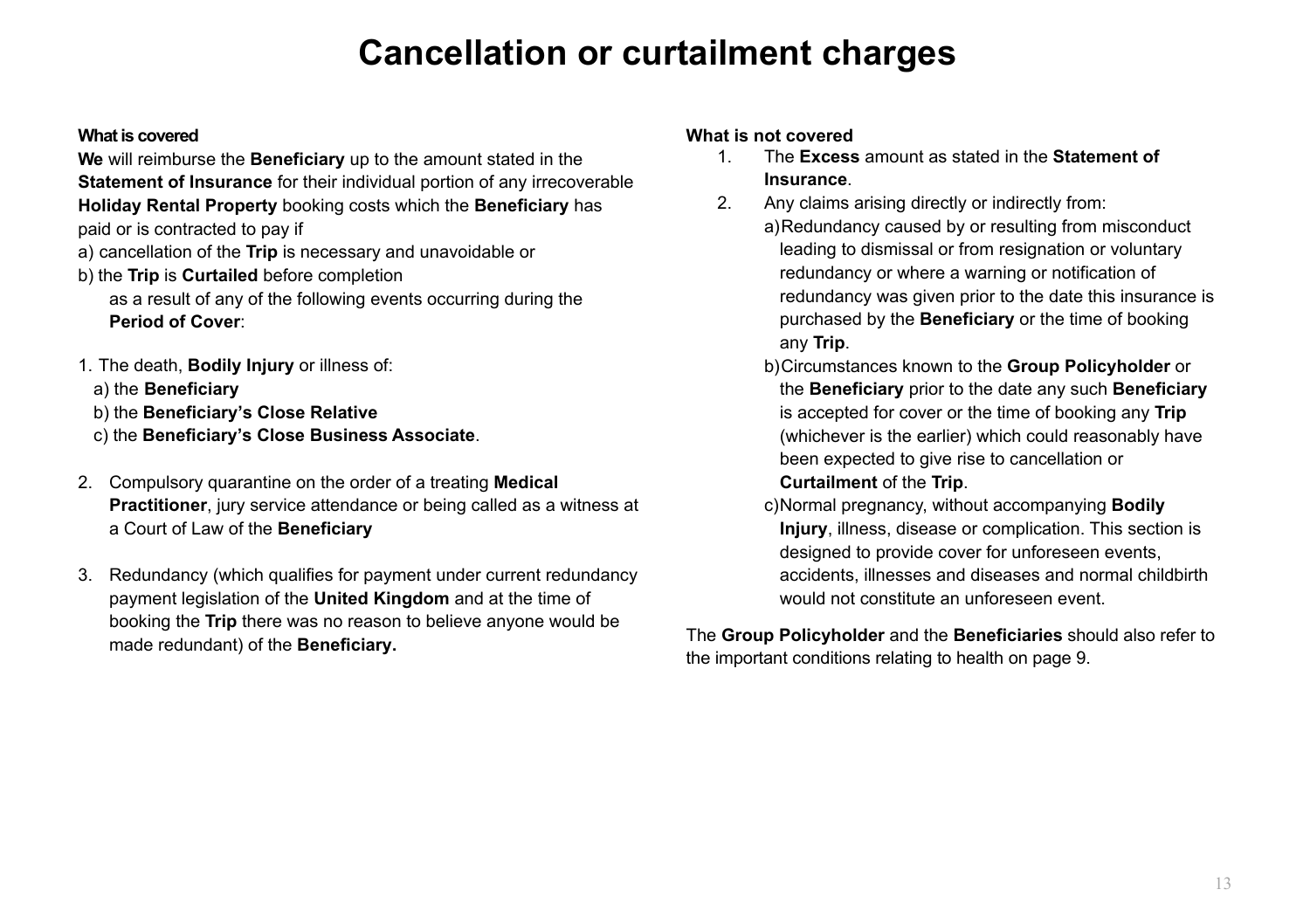#### **What is covered**

- 4.The **Beneficiary** if such person is a member of the Armed Forces, Police, Fire, Nursing or Ambulance Services or employees of a Government Department and has their authorised leave cancelled for operational reasons, provided that such cancellation or **Curtailment** could not reasonably have been expected at the time when the **Beneficiary** purchased this insurance or at the time of booking any **Trip**.
- 5.The Police requesting the **Beneficiary** to remain at or return to their **Home** due to serious damage to their **Home** caused by fire, aircraft, explosion, storm, flood, subsidence, malicious persons or theft.

#### **Special conditions relating to claims**

- 1. The **Beneficiary** must obtain (at their own expense) a medical certificate from a **Medical Practitioner** in attendance and prior approval of the **Emergency Assistance Service** to confirm the necessity to return **Home** prior to **Curtailment** of the **Trip** due to death, **Bodily Injury** or illness of the **Beneficiary**. Contact the **Emergency Assistance Service** on telephone number: +44 (0)1243 621058.
- 2. If the **Beneficiary** fails to notify the booking agent immediately it is found necessary to cancel the **Trip Our** liability shall be restricted to the cancellation charges that would have applied had failure not occurred.
- 3. If the **Beneficiary** cancels the **Trip** due to
	- a) Stress, anxiety, depression or any other mental or nervous disorder that they are suffering from they must provide a medical certificate from a consultant specialising in the relevant field
	- b) Any other illness or a **Bodily Injury** they must provide a medical certificate from a **Medical Practitioner** stating that this necessarily and reasonably prevented them from travelling.
- 4. In the event that the **Trip** is cancelled prior to the commencement date of the **Trip** cover is limited to the final invoice cost of the **Holiday Rental Property** subject to the contracted agent cancellation and refund scale.
- 5. In the event of **Curtailment** we will be limited to the unused portion of the **Holiday Rental Property** from the date that it was necessary to return **Home**.